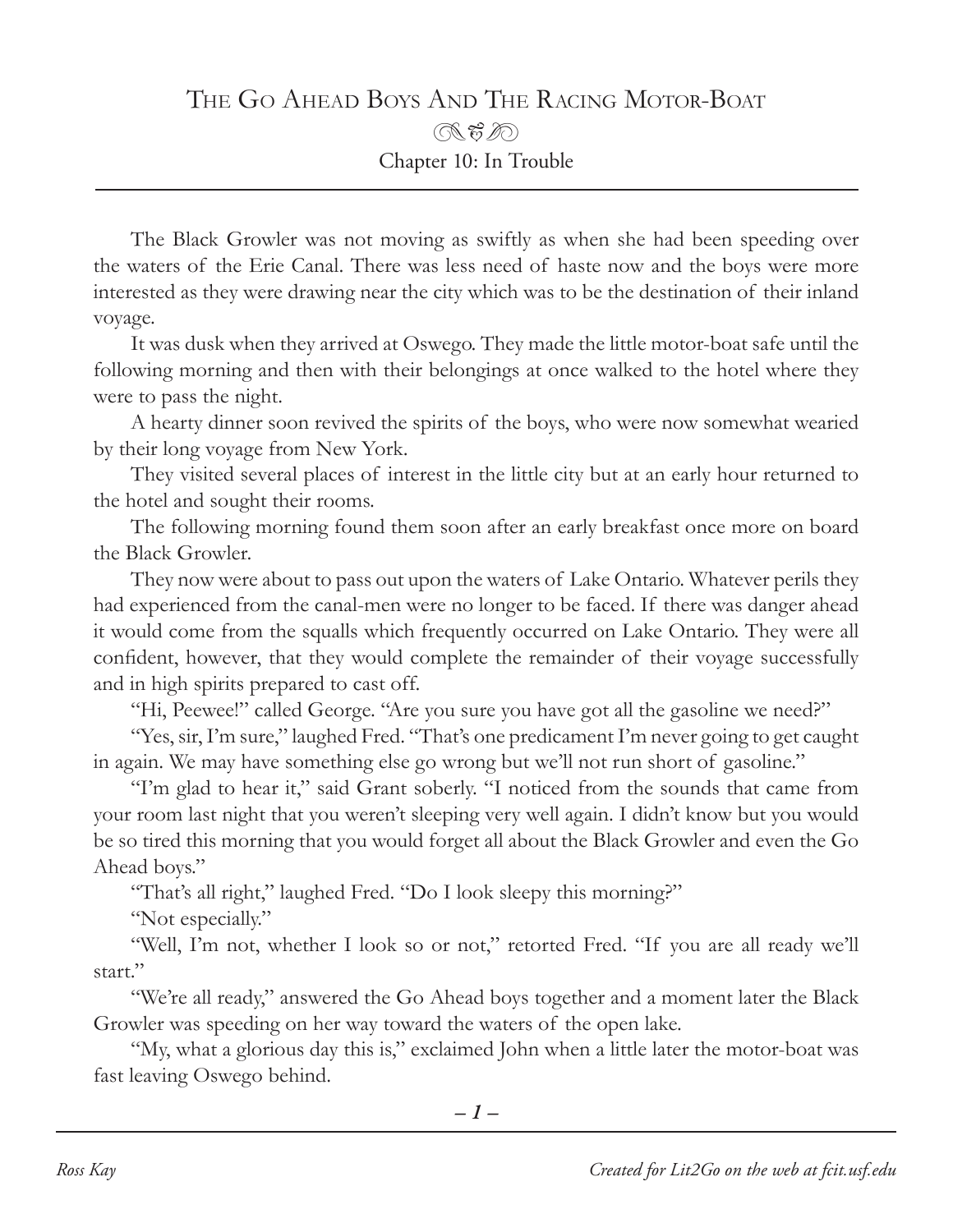Indeed there was much to cause the young sailors to be enthusiastic over the morning. The clear air, the morning sunlight, the sparkling waters of the beautiful lake all combined to produce an effect that was unlike any which the boys before had experienced. Even the waves appeared to be peaceful. Not a whitecap was in sight.

"Did you hear what that man on the dock said when we passed?" inquired Grant.

"What man?" inquired Fred. "What did he say?"

"Why he said we had better take a man along with us that knows the lake."

"No, I didn't hear him," said Fred. "And if I had, it wouldn't have made any difference. I know my way all right and you fellows needn't be afraid that you won't be down among the Thousand Islands in time for dinner."

"Where shall we get our luncheon, Fred?" asked George.

"I don't know yet. It will depend somewhat on where we are. If we can make Cape Vincent all right we'll have it there."

An hour later John said after he had looked out over the lake, "The wind is getting fresher. Don't you notice it, fellows?"

"Yes," said George. "I hope it will keep it up. I would like to be out here when the Black Growler was rolling a little. I would give a dime to see one of the Go Ahead boys seasick."

"Don't be so extravagant," retorted Fred. "You'll only have a chance to lose your money before night. The wind is rising," he added a moment later.

In the distance the boys saw occasional waves that now were capped with white. The Black Growler also had taken on a rolling motion and although all four of the Go Ahead boys declared that they enjoyed the experience it was noticed after a brief time that Fred was strangely quiet. He was still at the wheel and apparently devoting all his thought to his task.

"Say, fellows, will you take a look at Peewee?" demanded George about ten minutes later. "I believe he is getting sick."

Fred turned and glanced at his companions but did not speak. The color and expression of his face, however, were such as to arouse great elation among his passengers.

"That's the way, Peewee!" laughed John. "You'll have to give up your place at the wheel. I'm sorry that we haven't any doctor on board."

"There was an old fellow down on Long Island Sound," suggested George, "who used to tell us that the best cure for seasickness was a sweet apple and if that wasn't any good then he suggested swallowing a piece of raw salt pork with a string tied to it."

"What was the string for?" demanded John.

"If you can't guess, I shan't tell you," laughed George. "I'm just making these suggestions for little Pyg's benefit. He doesn't look as if he was happy. Hi, Fred!" he added, turning to the pilot, "you had better go back in the stern and lie down."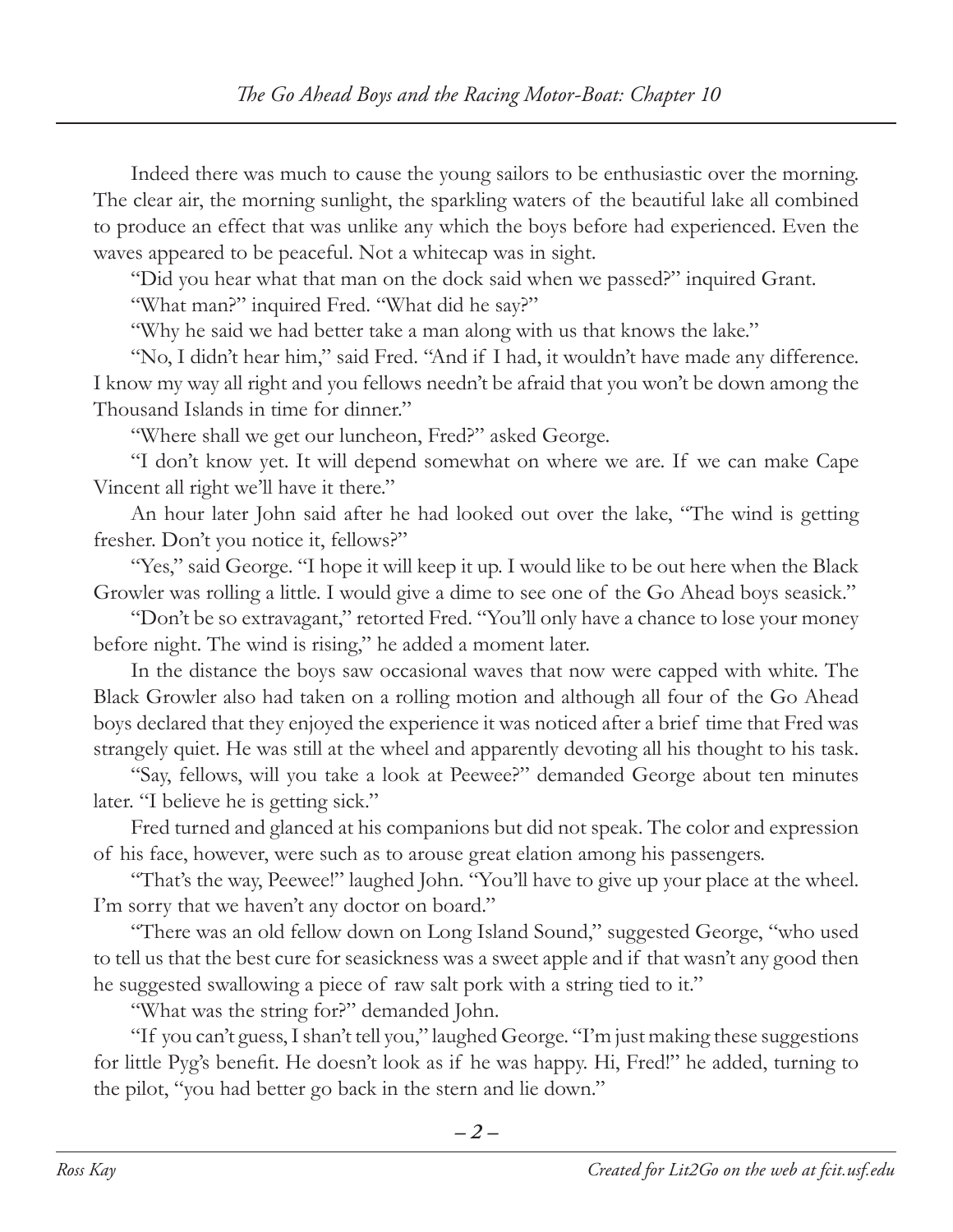"I would," answered Fred, who was genuinely miserable now, "if there was any one on board who knew enough to take my place."

"Any one of us can do it," spoke up George glibly.

Fred shook his head in token of his unbelief as he said slowly, "We would go to the bottom."

"We may go there anyway," said John, "if this wind keeps rising. I want you to notice how much higher the waves are and how many more white caps we can see. I don't know what's going to become of us."

The boy spoke seriously and for a moment his companions looked keenly at him.

Sometimes it was difficult to decide just what thoughts were in John's mind. His manner of speaking did not betray his innermost feelings. This time, however, it was evident that he was anxious, if not alarmed, and when a moment later Fred declared that he was so miserable that he must find some relief, the anxiety of the Go Ahead boys increased greatly.

Fred retired to the cockpit and stretched himself at full length upon the cushions of the seats. A ghastly, greenish pallor was upon his face and no proof was required that he was far from being happy.

John now took the wheel and did his utmost to hold the Black Growler to a steady course.

Occasionally the motor-boat was caught in the trough of the waves and the spray dashed over the boys. It was not long before every one was wet, Fred taking more than his full share of the water. He was, however, so miserable that he did not protest and even his friends now were silent as they devoted their efforts to holding the motor-boat steadily to her course.

All thoughts of luncheon were abandoned. Fred, of course, had passed the stage where the thought of food brought any pleasure, while his companions were so busy that they too had forgotten that midday had arrived.

"You don't need to mind this too much," suggested John in his loudest tones. "I have seen the wind come up and then go down just as suddenly as it came. Perhaps that will be the way it will be to-day."

Whatever the thoughts in the minds of George and Grant were they did not express them. They were standing near the wheel eagerly looking before them.

Each boy was hopeful that a boat might be seen which would come to the aid of the unfortunate Black Growler. Several passing steamers were seen low on the horizon, but it was impossible to attract the attention of any.

"I feel," said George at last breaking in upon the silence, "that we made a great mistake this morning when we didn't take the advice of that man in Oswego."

"What man? What was his advice?" asked Grant.